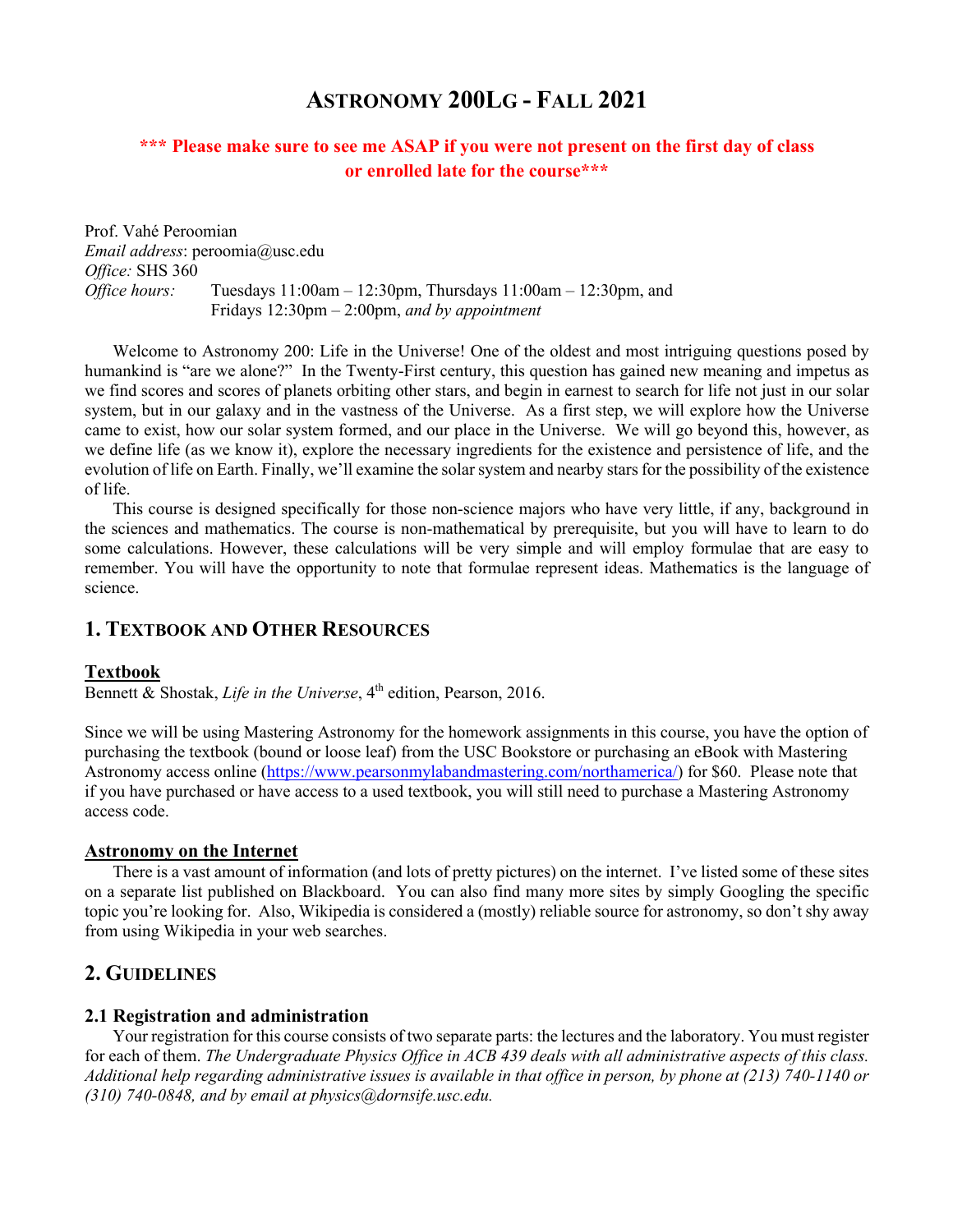#### **2.2 Disabilities**

Students who need to request accommodation based on disability are required to register each semester with the Office of Student Accessibility Services (OSAS). This office can be found at STU 301 with phone number 213- 740-0776. A letter of verification to the instructor from OSAS is needed for the semester you are enrolled in. If you have any further questions please contact the OSAS office or the instructor. **Please note that you need to send the instructor a copy of your accommodation letter as the instructor doesn't automatically receive this information.**

#### **2.3 Grading**

Your grade will be determined according to the following key: *80% lectures:*  10% Homework 40% Midterms (best two out of three, 20% each) 30% Final exam *20% laboratory*

Broadly speaking, grading is done by the distribution curve of the combined scores of exams, homeworks and lab. No rigid percentage marks (such as, e.g., a rule that 90% corresponds to an A–, or similar) are used. Further details about the grading procedure are given in class.

**You cannot pass the course if you do not earn a passing grade (14/20 or 70%) on the lab portion of the course.**

**Students taking the course Pass / No Pass must reach a minimum overall score of 70% to pass the course, regardless of the manner in which letter grades are assigned to students taking the class for a letter grade.** 

#### **2.4 Attendance**

Attendance is not mandatory in this course. However, many of the class announcements will be made during lecture, and it is your responsibility to make sure you don't miss important announcements.

#### **2.5 Exams**

There will be three 50-minute midterm exams and one 80-minute final exam consisting of multiple choice and fill-in-the-blank questions. The midterms will be given during the lecture that they are scheduled in. Of the three midterms, only the scores of the two highest will be counted, and the score of the lowest of the three will be dropped. The midterms will cover the course material incrementally throughout the semester, and the final exam will cover the whole course. **All exams are closed book.** 

*Please note that the third midterm exam can serve as a make-up exam for either of the first two exams. There will not be any other make-up exams. Any student missing two of the three midterms will only have recorded the points scored on the one exam taken.* 

#### **2.6 Homework**

We will be using the Mastering Astronomy online homework system for this course. To access the assignments for this course, please go to https://www.pearsonmylabandmastering.com/northamerica/masteringastronomy/, then click on the "Student" button under the "Register Now" heading on the right side of the page. You will need to enter the course ID **PEROOMIAN18598**.

After you successfully log in to Mastering Astronomy, you will see 8 assignments due for this course. The first assignment, which is an introduction to Mastering, walks you around the Mastering system so that you are familiar with all its aspects. This "assignment" is not part of your regular homework but is worth 20 bonus points toward reaching the maximum homework score, as described below. To earn the bonus points, please complete this assignment by 11:59pm on September 2, 2021.

After the bonus assignment, the first homework assignments will be due on September 9 and every other week afterward, at midnight on Thursdays. Homework can be turned in up to 24 hours late for 50% credit. You can set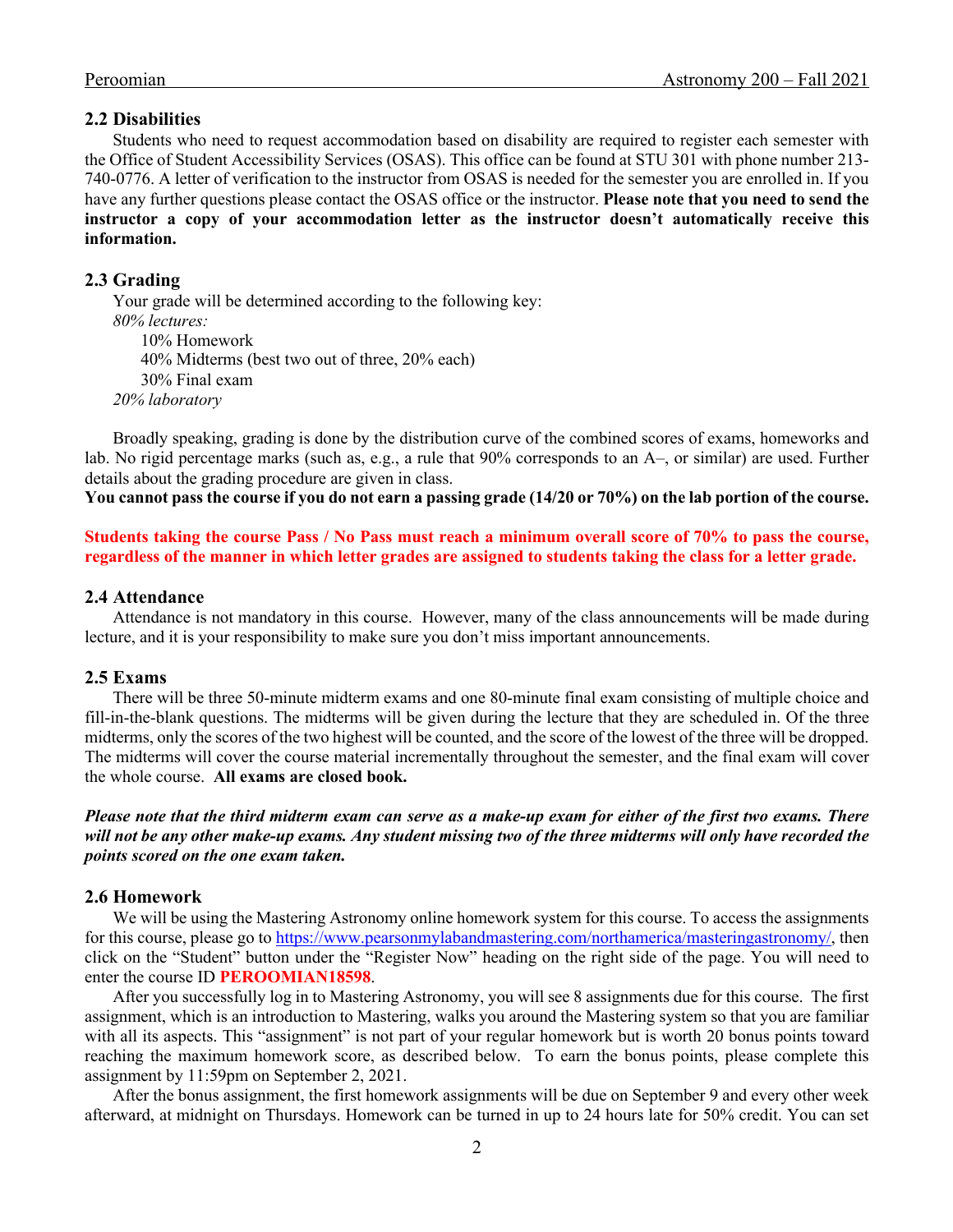up reminders for assignments that are due through Mastering Astronomy. Please note that exceptions will not be made to homework deadlines, except for medical emergencies.

I expect that it will take a couple of hours to complete each of your homework sets. The homework sets are the central means by which to master the course material, and, consequently, to perform well in the exams

Homework will count for 10% of your total score. Each of the 7 assignments listed below will be worth 100 points, and a cumulative score of 500 out of the maximum 700 points will equate to a 100% homework grade (this is equivalent to, but better than, dropping two homeworks as you can use all 7 assignments plus the bonus to reach the 500 points).

#### **Homework Schedule**

| Homework #1 | Due: Thursday, September 9, 2021  |
|-------------|-----------------------------------|
| Homework #2 | Due: Thursday, September 23, 2021 |
| Homework #3 | Due: Thursday, October 7, 2021    |
| Homework #4 | Due: Thursday, October 21, 2021   |
| Homework #5 | Due: Thursday, November 4, 2021   |
| Homework #6 | Due: Thursday, November 18, 2021  |
| Homework #7 | Due: Thursday, December 2, 2021   |

#### **2.7 Laboratory**

The course Astronomy 200 has a mandatory laboratory component, and you should already be signed up for one of the laboratory sessions. The purpose of the laboratory is to give you some feeling for making and interpreting observations, thereby reinforcing some of the course material by direct experience. Indeed, without such experience, some of the theoretical material could appear a little too abstract. Another purpose is that you can get some handson experience in using a telescope: Often one can see spectacular pictures taken from large telescopes around the world or from the Hubble Space Telescope (HST) and you might be curious about what is possible from a small, but good "amateur" telescope.

**Note that late registration in the course will NOT excuse you from any labs you've missed, and you must contact the Lab Director, Joseph Vandiver (SGM 309; Phone: (213) 740-8889; Email: vandiver@usc.edu) IMMEDIATELY if you've signed up late for the course.**

I hope that our laboratory will enhance your experience and enjoyment of this course. Please appreciate the great logistical complexity of arranging laboratories for so many people with such a broad variety of backgrounds: I therefore kindly request your good will and patience in this enterprise.

Questions concerning the laboratory should be referred to the Lab Director, Joseph Vandiver (SGM 309; Phone: (213) 740-8889; Email: vandiver@usc.edu).

Labs begin during the second week of class and will follow the below schedule:

| <b>Week of Term</b>        | <b>Lab Description</b>                                      |
|----------------------------|-------------------------------------------------------------|
| August 23rd                | No Labs                                                     |
| August 30 <sup>th</sup>    | Eco Zone Project Discussion &<br>Basic Aspects of Astronomy |
| September $6th$            | No Labs                                                     |
| September 13 <sup>th</sup> | Kepler's Laws                                               |
| September 20 <sup>th</sup> | No Labs                                                     |
| September 27 <sup>th</sup> | <b>Starry Night</b>                                         |
| October $4th$              | No Labs                                                     |
| October $11th$             | No Labs (Fall Break)                                        |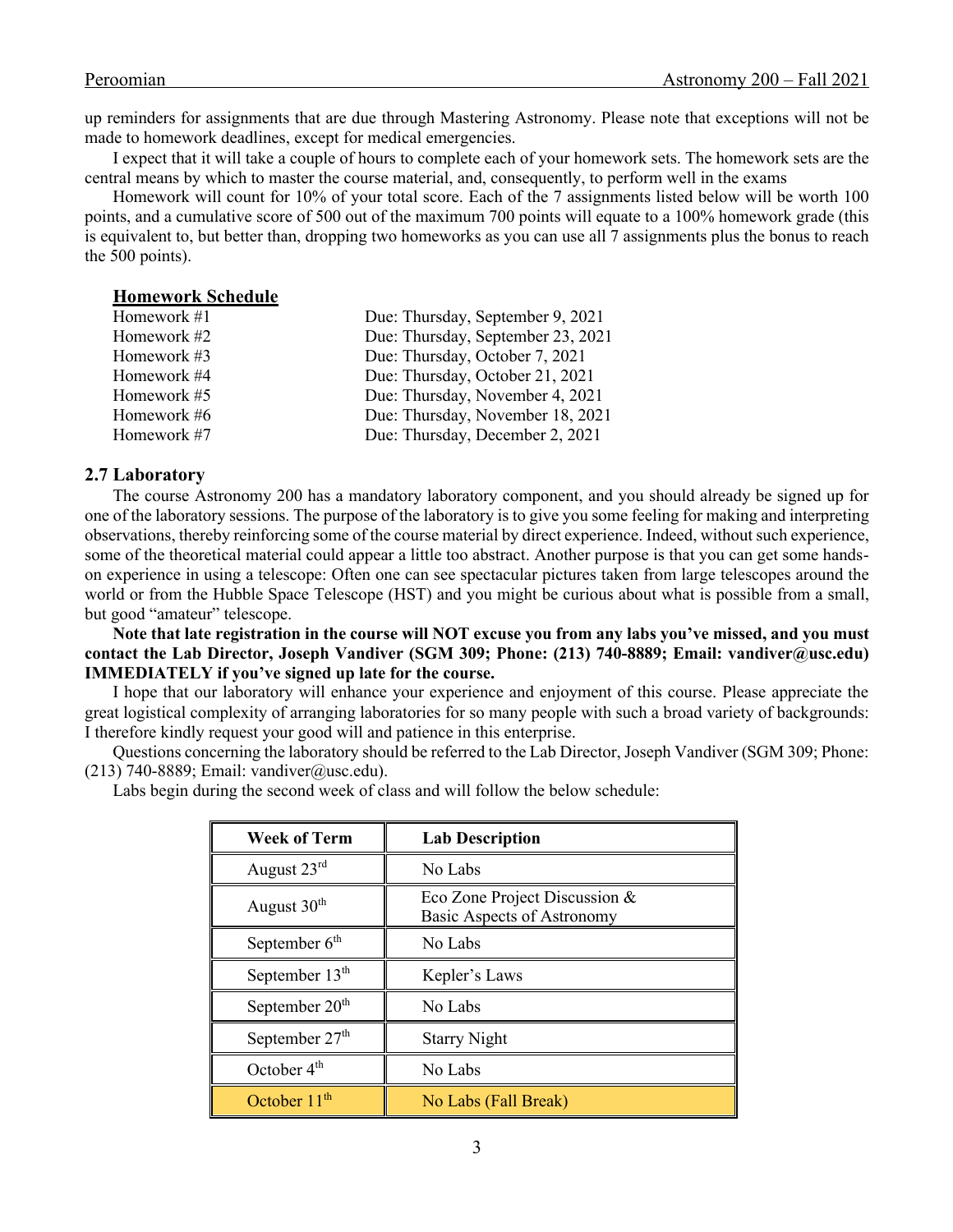| October 18 <sup>th</sup>  | Spectroscopy                   |
|---------------------------|--------------------------------|
| October $25th$            | No Labs                        |
| November $1st$            | Habitable Zone                 |
| November 8 <sup>th</sup>  | No Labs                        |
| November $15th$           | Drake Equation & Fermi Paradox |
| November $22nd$           | No Labs (Thanksgiving)         |
| November 29 <sup>th</sup> | Eco Zone Presentations         |

# **3. SUPPORT**

You have a variety of opportunities for support available to you.

# **3.1 LECTURE**

Do not underestimate the value of questions during the lecture period. In large lectures, many students are reluctant to pose questions that they fear might seem silly to their instructor or to their peers. Almost always, if one student asks a question, there are several other students who were wondering about the same issue. Often such questions tell the instructor what material might benefit from a more detailed discussion.

# **3.2 INSTRUCTOR OFFICE HOURS**

I will have 4.5 hours of office hours each week, but these office hours will be open to all of the courses that I teach. Office hours will be held in SHS 360/363. Most of my time is filled by teaching or office hours, but if I'm in my office during other times, you're welcome to stop by for a quick question (less than five minutes). You can also make an appointment to see me if you cannot make it to any of the office hours listed on the first page of the syllabus. In this case, it is best to contact me by email at least one day before you'd like to meet, or see me immediately after class.

# **3.3 ELECTRONIC ASSISTANCE**

Everyone registered in this course should find a link to the course in their *Blackboard* account. All information about the course will be posted on *Blackboard* at http://blackboard.usc.edu.

# **4. OBTAINING YOUR GRADES**

You will be able to access your grades in Astronomy 200 via *Blackboard* at http://blackboard.usc.edu.

# **5. FACULTY LIAISON**

All courses in the Department of Physics & Astronomy have an assigned Faculty Liaison to serve students as a confidential, neutral, informal, and independent resource when they wish to discuss issues concerning their course without directly confronting their instructor. The Faculty Liaison for this course is Prof. Jack Feinberg (feinberg@usc.edu, 213-740-1134, SSC 327).

# **6. FEEDBACK**

Feedback regarding all aspects of these lectures is very much appreciated and welcome at any time. Please get in touch with your instructor via email, after lectures, or during office hours.

# **7. STATEMENT ON ACADEMIC CONDUCT AND SUPPORT SYSTEMS**

# **7.1 ACADEMIC CONDUCT:**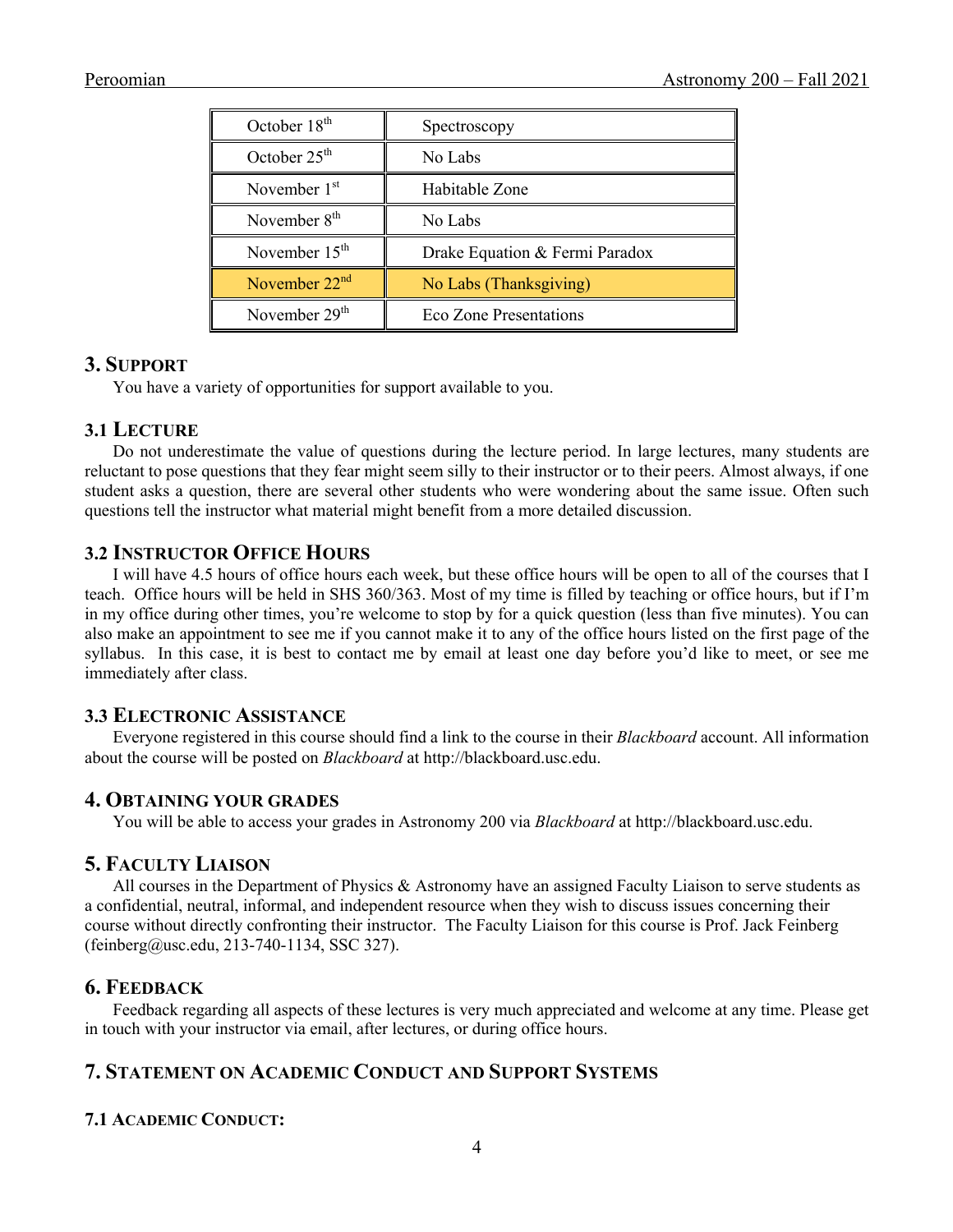Plagiarism – presenting someone else's ideas as your own, either verbatim or recast in your own words – is a serious academic offense with serious consequences. Please familiarize yourself with the discussion of plagiarism in *SCampus* in Part B, Section 11, "Behavior Violating University Standards" policy.usc.edu/scampus-part-b. Other forms of academic dishonesty are equally unacceptable. See additional information in *SCampus* and university policies on scientific misconduct, http://policy.usc.edu/scientific-misconduct.

# **7.2 SUPPORT SYSTEMS:**

#### *Student Counseling Services (SCS) – (213) 740-7711 – 24/7 on call*

Free and confidential mental health treatment for students, including short-term psychotherapy, group counseling, stress fitness workshops, and crisis intervention. engemannshc.usc.edu/counseling

## *National Suicide Prevention Lifeline – 1 (800) 273-8255*

Provides free and confidential emotional support to people in suicidal crisis or emotional distress 24 hours a day, 7 days a week. www.suicidepreventionlifeline.org

*Relationship and Sexual Violence Prevention Services (RSVP) – (213) 740-4900 – 24/7 on call* Free and confidential therapy services, workshops, and training for situations related to gender-based harm. engemannshc.usc.edu/rsvp

## *Sexual Assault Resource Center*

For more information about how to get help or help a survivor, rights, reporting options, and additional resources, visit the website: sarc.usc.edu

## *Office of Equity and Diversity (OED)/Title IX Compliance – (213) 740-5086*

Works with faculty, staff, visitors, applicants, and students around issues of protected class. equity.usc.edu *Bias Assessment Response and Support* Incidents of bias, hate crimes and microaggressions need to be reported allowing for appropriate investigation and

response. studentaffairs.usc.edu/bias-assessment-response-support

## *The Office of Student Accessibility Services*

Provides certification for students with disabilities and helps arrange relevant accommodations. **osas.usc.edu** 

## *Student Support and Advocacy – (213) 821-4710*

Assists students and families in resolving complex issues adversely affecting their success as a student EX: personal, financial, and academic. studentaffairs.usc.edu/ssa

#### *Diversity at USC*

Information on events, programs and training, the Diversity Task Force (including representatives for each school), chronology, participation, and various resources for students. diversity.usc.edu

#### *USC Emergency Information*

Provides safety and other updates, including ways in which instruction will be continued if an officially declared emergency makes travel to campus infeasible. emergency.usc.edu

## *USC Department of Public Safety – UPC: (213) 740-4321 – HSC: (323) 442-1000 – 24-hour emergency or to report a crime.*

Provides overall safety to USC community. dps.usc.edu